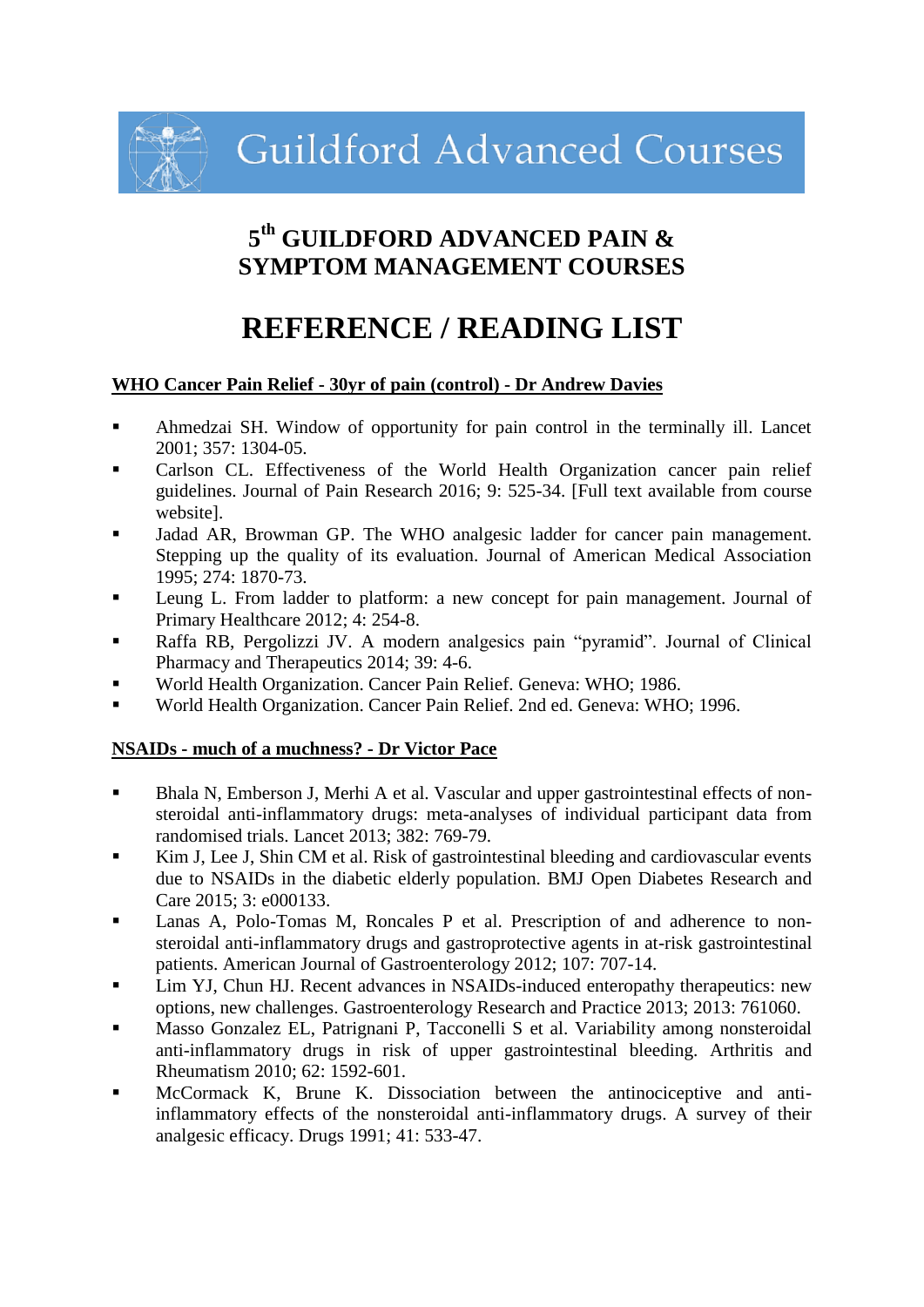- McNicol E, Strassels SA, Goudas L et al. NSAIDS or paracetamol, alone or combined with opioids, for cancer pain. Cochrane Database of Systematic Reviews 2005: CD005180.
- Pai AB. Keeping kidneys safe: the pharmacist's role in NSAID avoidance in high-risk patients. Journal of American Pharmacists Association (2003) 2015; 55: e15-23.
- Rannou F, Pelletier JP, Martel-Pelletier J. Efficacy and safety of topical NSAIDs in the management of osteoarthritis: evidence from real-life setting trials and surveys. Seminars in Arthritis and Rheumatism 2016; 45(4 Suppl): S18-21.
- Shau WY, Chen HC, Chen ST et al. Risk of new acute myocardial infarction hospitalization associated with use of oral and parenteral non-steroidal antiinflammation drugs (NSAIDs): a case-crossover study of Taiwan's National Health Insurance claims database and review of current evidence. BMC Cardiovascular Disorders 2012; 12: 4.
- Yiannakopoulou E. Pharmacogenomics of acetylsalicylic acid and other nonsteroidal anti-inflammatory agents: clinical implications. European Journal of Clinical Pharmacology 2013; 69: 1369-73.

# **Opioid receptors: an overview - Prof Graeme Henderson**

- [Ferré S,](http://www.ncbi.nlm.nih.gov/pubmed/?term=Ferr%C3%A9%20S%5BAuthor%5D&cauthor=true&cauthor_uid=24515647) [Casadó V,](http://www.ncbi.nlm.nih.gov/pubmed/?term=Casad%C3%B3%20V%5BAuthor%5D&cauthor=true&cauthor_uid=24515647) [Devi LA](http://www.ncbi.nlm.nih.gov/pubmed/?term=Devi%20LA%5BAuthor%5D&cauthor=true&cauthor_uid=24515647) et al. G protein-coupled receptor oligomerization revisited: functional and pharmacological perspectives. [Pharmacol Rev](http://www.ncbi.nlm.nih.gov/pubmed/24515647) 2014; 66: 413-34.
- Kieffer BL. [Drug discovery: designing the ideal opioid.](http://www.ncbi.nlm.nih.gov/pubmed/27533037) Nature 2016 [Epub ahead of print].
- Law PY, Reggio PH, Loh HH. [Opioid receptors: toward separation of analgesic](http://www.ncbi.nlm.nih.gov/pubmed/23598157)  from [undesirable](http://www.ncbi.nlm.nih.gov/pubmed/23598157) effects. Trends Biochem Sci 2013; 38: 275-82.
- Luttrell LM, Gesty-Palmer D. [Beyond desensitization: physiological relevance of](http://www.ncbi.nlm.nih.gov/pubmed/20427692)  [arrestin-dependent signaling.](http://www.ncbi.nlm.nih.gov/pubmed/20427692) Pharmacol Rev 2010; 62: 305-30.
- [Ohbuchi K,](http://www.ncbi.nlm.nih.gov/pubmed/?term=Ohbuchi%20K%5BAuthor%5D&cauthor=true&cauthor_uid=27530869) [Miyagi C,](http://www.ncbi.nlm.nih.gov/pubmed/?term=Miyagi%20C%5BAuthor%5D&cauthor=true&cauthor_uid=27530869) [Suzuki Y](http://www.ncbi.nlm.nih.gov/pubmed/?term=Suzuki%20Y%5BAuthor%5D&cauthor=true&cauthor_uid=27530869) et al. Ignavine: a novel allosteric modulator of the μ opioid receptor. [Sci Rep](http://www.ncbi.nlm.nih.gov/pubmed/27530869) 2016; 6: 31748.

# **Opioids - silent killers? - Dr Jason Boland**

- Boland J, Boland E, Brooks D. Importance of the correct diagnosis of opioid-induced respiratory depression in adult cancer patients and titration of naloxone. Clin Med (Lond) 2013; 13: 149-51.
- Boland JW, McWilliams K, Ahmedzai SH et al. Effects of opioids on immunological parameters that are relevant to anti-tumour immune potential in patients with cancer: a systematic literature review. Br J Cancer 2014; 111: 866-73.
- Boland JW, Ziegler L, Boland EG et al. Is regular systemic opioid analgesia associated with shorter survival in adult patients with cancer? A systematic literature review. Pain 2015; 156: 2152-63.
- Boland JW, Bennett MI. Opioids do not influence metastasis in experimental animal cancer models. Pain 2016; 157: 1173.
- **Portenoy RK, Sibirceva U, Smout R et al. Opioid use and survival at the end of life: a** survey of a hospice population. J Pain Symptom Manage 2006; 32: 532-40.
- Smith TJ, Staats PS, Deer T et al. Randomized clinical trial of an implantable drug delivery system compared with comprehensive medical management for refractory cancer pain: impact on pain, drug-related toxicity, and survival. J Clin Oncol 2002; 20: 4040-9.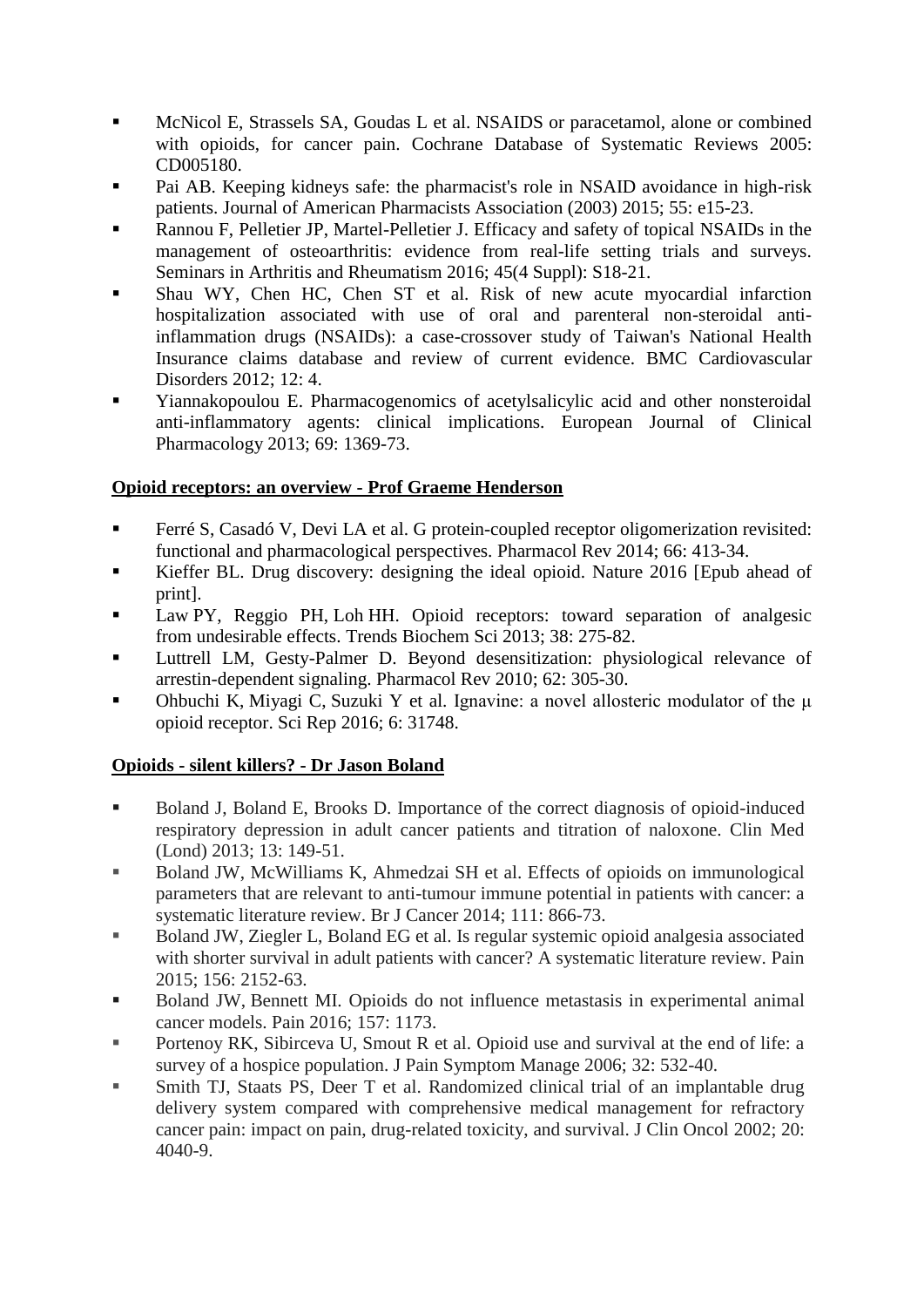■ Zylla D, Gourley BL, Vang D et al. Opioid requirement, opioid receptor expression, and clinical outcomes in patients with advanced prostate cancer. Cancer 2013; 119: 4103-10.

# **Opioid abuse / addiction in pain patients - Dr Kath Webber**

- Hojsted J, Sjogren P. Addiction to opioids in chronic pain patients: a literature review. European Journal of Pain 2007; 11: 490-518. [Full text available from course website].
- Hojsted J, Nieben PR, Guldstrand SK et al. Classification and identification of opioid addiction in chronic pain patients. European Journal of Pain 2010; 14: 1014-20.
- Kircher S, Zecry J, Apfelbaum SM et al. Understanding and treating opioid addiction in a patient with cancer pain. Journal of Pain 2011; 12: 1025-31.
- Modesto-Lowe V, Girard L, Chaplin M. Cancer pain in the opioid addicted patient: can we treat it right? Journal of Opioid Management 2012; 8: 167-76.

# **Pharmacogenetics and drug interactions - Dr Andrew Dickman**

- Hocum BT et al. Cytochrome P-450 gene and drug interaction analysis in patients referred for pharmacogenetic testing. American Journal of Health System Pharmacy 2016; 73: 61-7. [Full text available from course website].
- Kotlinska-Lemieszek A et al. Clinically significant drug-drug interactions involving opioid analgesics used for pain treatment in patients with cancer: a systematic review. Drug Design, Development and Therapy 2015; 9: 5255-667. [Full text available from course website].
- Preissner SC et al. Polymorphic cytochrome P450 enzymes (CYPs) and their role in personalized therapy. Plos One 2013; 82; e82562. [Full text available from course website].

# **Non-adherence - Dr Susan Salt**

- Medicines adherence: involving patients in decisions about prescribed medicines and supporting adherence. London: NICE; 2009. Available from: <https://www.nice.org.uk/Guidance/CG76>
- Ose D et al. Let's talk about medication concordance in rating medication among multimorbid patients and their general practitioners. Patient Preference and Adherence 2012; 6: 839-45.
- Tait RC et al. Racial/ethnic disparities in the assessment and treatment of pain. American Psychologist 2014; 69: 131-41.
- Meichenbaum D, Turk DC. Facilitating treatment adherence: a practitioner's guidebook. New York: Plenum Press; 1987.
- Broekmans S et al. Pharmacologic pain treatment in a multidisciplinary pain center: do patients adhere to the prescription pf the physician? Clinical Journal of Pain 2010; 26: 81-6.
- Zeppetella G. How do terminally ill patients at home take their medication? Palliative Medicine 1999; 13: 469-75.
- Nguyen LM et al. Frequency and predictors of patient deviation from prescribed opioids and barriers to opioid pain management in patients with advanced cancer. Journal of Pain and Symptom Management 2013; 45: 506-16.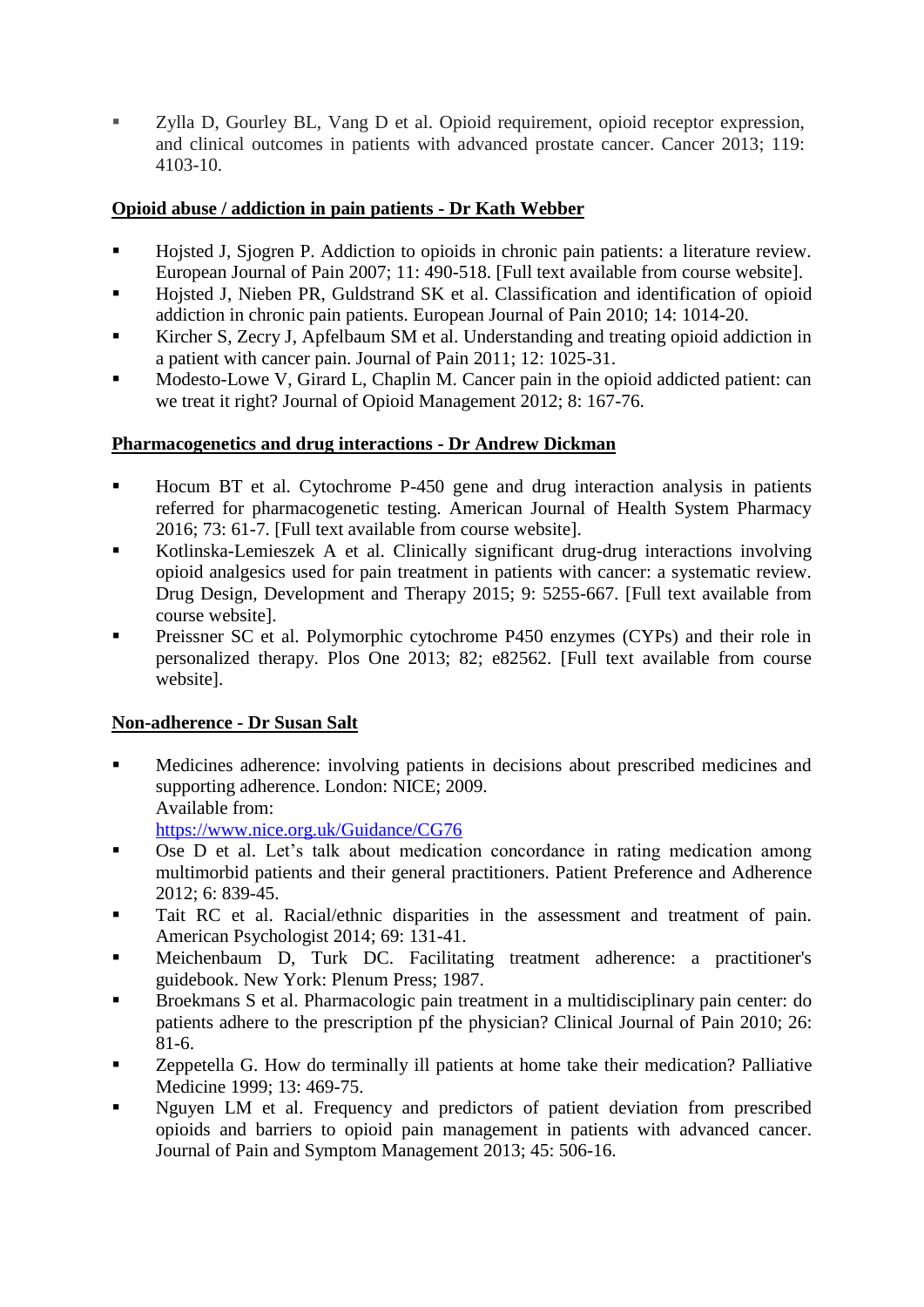# **What else is new (pain)? - Dr Andrew Dickman / Dr Andrew Davies**

- Majithia N, Smith TJ, Coyne PJ et al. Scrambler therapy for the management of chronic pain. Support Care Cancer 2016; 24: 2807-14. [Full text available from course website].
- Marineo G, Iorno V, Gandini C et al. Scrambler therapy may relieve chronic neuropathic pain more effectively than guideline-based drug management. J Pain Symptom Manage 2012; 43: 87-95.

#### **Breakthrough cancer pain - consensus and disagreement - Dr Andrew Davies**

- Davies AN, Dickman A, Reid C, Stevens AM, Zeppetella G. The management of cancer-related breakthrough pain: recommendations of a task group of the Science Committee of the Association for Palliative Medicine of Great Britain and Ireland. European Journal of Pain 2009; 13: 331-8.
- Davies A, Buchanan A, Zeppetella G, Porta-Sales J, Likar R, Weismayr W et al. Breakthrough cancer pain: an observational study of 1000 European oncology patients. Journal of Pain and Symptom Management 2013; 46: 619-28.
- Webber K, Davies AN, Cowie MR. Accuracy of a diagnostic algorithm to diagnose breakthrough cancer pain as compared with clinical assessment. Journal of Pain and Symptom Management 2015; 50: 495-500.

# **Cough / haemoptysis - Dr Clare Smith**

- Bolser DC. Central Mechanisms II: Pharmacology of Brainstem Pathways*.* Handb Exp Pharmacol 2009: 203-17.
- Clinical Knowledge Summaries: Palliative Care Cough Available from: <http://cks.nice.org.uk/palliative-care-cough#!scenario>
- Kvale PA. Chronic cough due to lung tumors. ACCP evidence-based clinical practice guidelines. Chest 2006; 129 (1 Suppl): 147S-153S.
- Larici AR et al. Diagnosis and management of hemoptysis*.* Diagn Interv Radiol 2014; 20: 299-309.
- Molassiotis A et al. Pharmacological and non-pharmacological interventions for cough in adults with respiratory and non-respiratory diseases: a systematic review of the literature*.* Respir Med 2010; 104: 934-44.
- Molassiotis A et al. Clinical expert guidelines for the management of cough in lung cancer: report of a UK task group on cough. Cough 2010; 6: 9.
- Molassiotis A. Interventions for cough in cancer. Cochrane Database Syst Rev 2015; 5: CD007881.[Epub ahead print].
- **Ryan NM** et al. Gabapentin for refractory chronic cough: a randomised, double blind, placebo controlled trial. Lancet 2012; 380: 1583-9.
- Scottish Palliative Care guidelines: Cough Available from: [http://www.palliativecareguidelines.scot.nhs.uk/guidelines/symptom](http://www.palliativecareguidelines.scot.nhs.uk/guidelines/symptom-control/Cough.aspx)[control/Cough.aspx](http://www.palliativecareguidelines.scot.nhs.uk/guidelines/symptom-control/Cough.aspx)
- Wee B et al. Management of chronic cough in patients receiving palliative care: review of evidence and recommendations by a task group of the Association for Palliative Medicine of Great Britain and Ireland*.* Palliat Med, 2012; 26: 780-7.
- Yancy WS et al. Efficacy and tolerability of treatments for chronic cough: a systematic review and meta-analysis. Chest 2013; 144: 1827-38.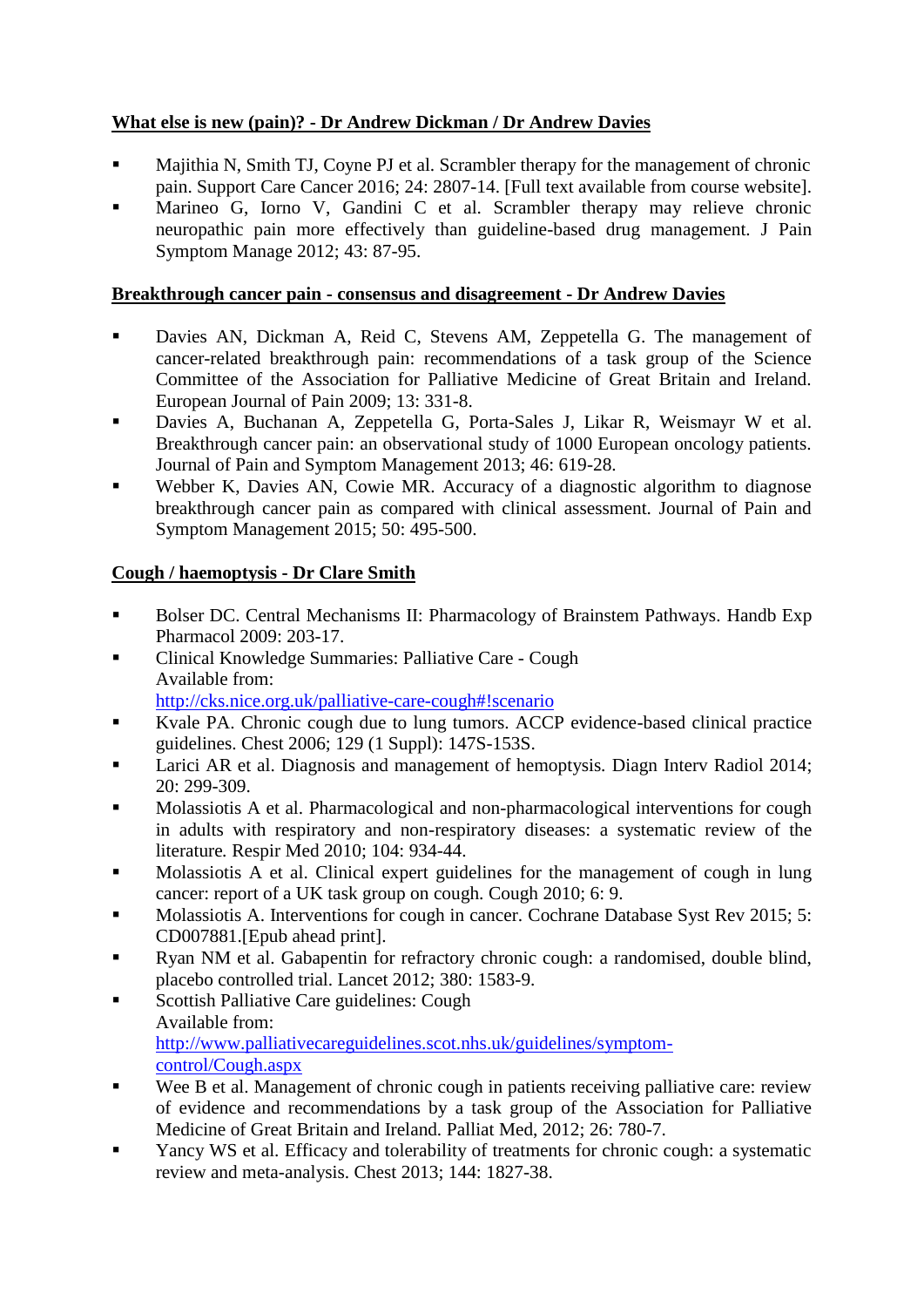# **Gastroparesis and upper GI problems - Dr Andrew Davies**

- Camilleri M, Parkman HP, Shafi MA et al. Clinical guideline: management of gastroparesis. Am J Gastroenterol 2013; 108: 18-38. [Full text available from course website].
- Franco M, Koulaeva E. Nasogastric tube insertion followed by intravenous and oral erythromycin in refractory nausea and vomiting secondary to paraneoplastic gastroparesis: a case report. Palliat Med 2014; 28: 986-9.
- McCarty TR, Rustagi T. Endoscopic treatment of gastroparesis. World J Gastroenterol 2015; 21: 6842-9.
- Moretto EN, Wee B, Wiffen PJ, Murchison AG. Interventions for treating persistent and intractable hiccups in adults. Cochrane Database of Systematic Reviews 2013, Issue 1. Art. No.: CD008768. [Full text available from course website].
- National Institute for Health and Care Excellence. Clinical Knowledge Summary Hiccups.
	- Available from:

<http://cks.nice.org.uk/hiccups>

- Ouigley EM. Prokinetics in the management of functional gastrointestinal disorders. J Neurogastroenterol Motil 2015; 21: 330-6.
- Steger M, Schneemann M, Fox M. Systematic review: the pathogenesis and pharmacological treatment of hiccups. Aliment Pharmacol Ther 2015; 42: 1037-50. [Full text available from course website].
- **Twycross R, Wilcock A, Howard P. Palliative Care Formulary**  $5<sup>th</sup>$  **edition. Nottingham:** palliativedrugs.com; 2014.

# **Diarrhoea - Dr Nigel Sykes**

- [Alam](http://gut.bmj.com/search?author1=N+H+Alam&sortspec=date&submit=Submit) NH et al. Efficacy and tolerability of racecadotril in the treatment of cholera in adults: a double blind, randomised, controlled clinical trial. Gut 2003; 52: 1419-23.
- Angarone M et al. Diarrhea in solid organ transplant recipients. Curr Opin Infect Dis 2015; 28: 308-16.
- Asmuth DM et al. Oral serum-derived bovine immunoglobulin improves duodenal immune reconstitution and absorption function in patients with HIV enteropathy. AIDS 2013; 27: 2207-17.
- Benson AB et al. Recommended guidelines for the treatment of cancer treatmentinduced diarrhea. J Clin Oncol, 2004; 22: 2918-26.
- Binder HJ et al. Oral rehydration therapy in the second decade of the twenty-first century. Curr Gastroenterol Rep 2014; 16: 376.
- [Braga Neto](http://www.ncbi.nlm.nih.gov/pubmed/?term=Braga%20Neto%20MB%5bAuthor%5d&cauthor=true&cauthor_uid=20701796) [MB et al.](http://www.ncbi.nlm.nih.gov/pubmed/?term=Braga%20Neto%20MB%5bAuthor%5d&cauthor=true&cauthor_uid=20701796) Evaluation of HIV protease and nucleoside reverse transcriptase inhibitors on proliferation, necrosis, apoptosis in intestinal epithelial cells and electrolyte and water transport and epithelial barrier function in mice. [BMC](http://www.ncbi.nlm.nih.gov/pubmed/20701796)  [Gastroenterol](http://www.ncbi.nlm.nih.gov/pubmed/20701796) 2010; 10: 90.
- Clay PG et al. Noninfectious diarrhea in HIV seropositive individuals: a review of prevalence rates, etiology,and management in the era of combination antiretroviral therapy. Infect Dis Ther 2014; 3: 103-22.
- [Hamza H](http://www.ncbi.nlm.nih.gov/pubmed/?term=Hamza%20H%5bAuthor%5d&cauthor=true&cauthor_uid=10646047) et al. Racecadotril versus placebo in the treatment of acute diarrhoea in adults. [Aliment Pharmacol](http://www.ncbi.nlm.nih.gov/pubmed/10646047) [Ther](http://www.ncbi.nlm.nih.gov/pubmed/10646047) 1999; 13(Suppl 6): 15-9.
- Hawley P et al. Implementation of the Victoria Bowel Performance Scale. J Pain Symptom Manage 2011; 42: 946-53.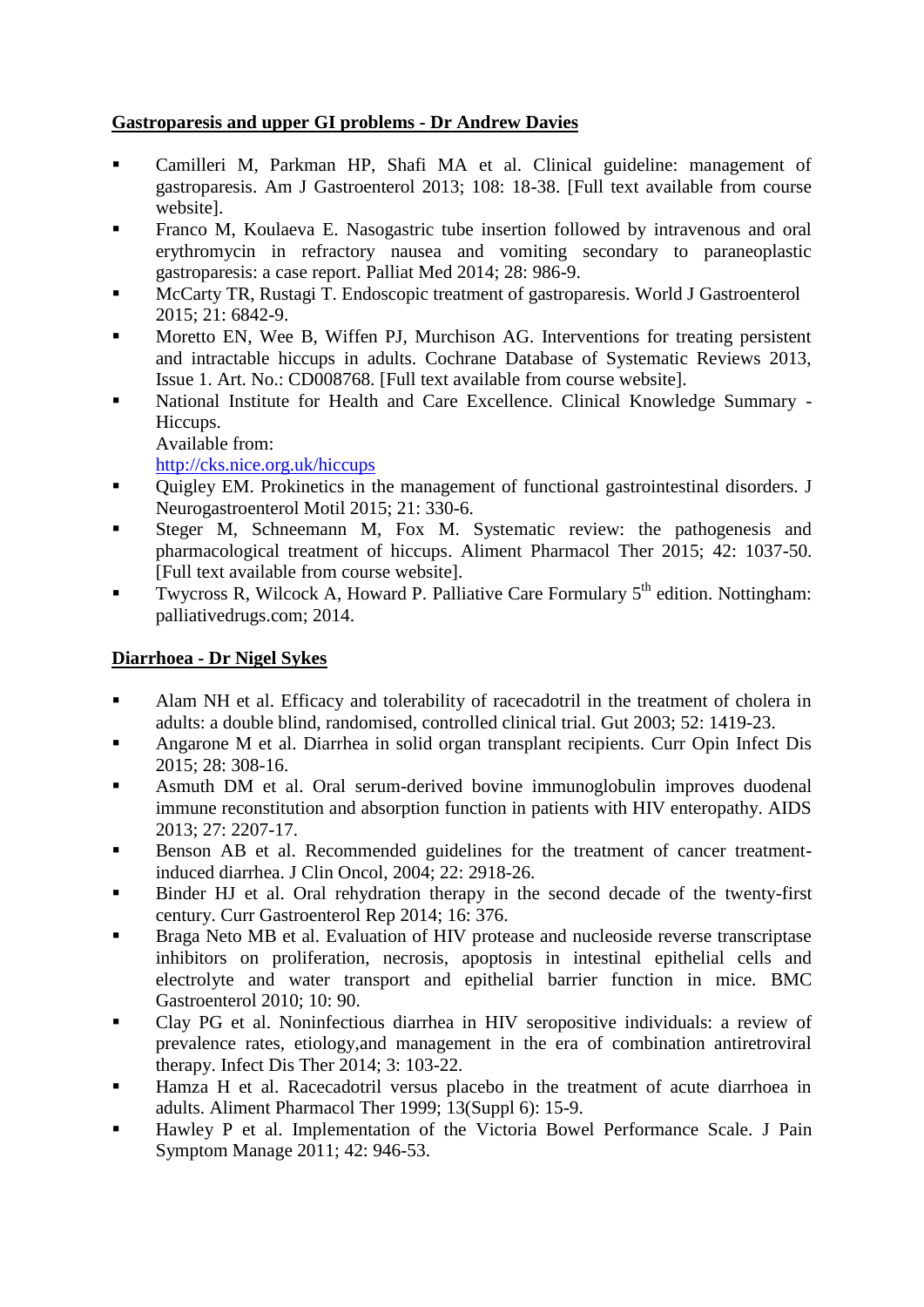- Helderman JH et al. Gastrointestinal complications of transplant immunosuppression. J Am Soc Nephrol 2002; 13: 277-87.
- Ko EA et al. Chloride channel inhibition by a red wine extract and a synthetic small molecule prevents rotaviral secretory diarrhoea in neonatal mice. Gut 2014; 63: 1120-9.
- Ma Q et al. Pharmacogenetics, pharmacogenomics and individualized medicine. Pharmacol Rev 2011; 63: 437-59.
- [Manichanh](http://www.ncbi.nlm.nih.gov/pubmed/?term=Manichanh%20C%5bAuthor%5d&cauthor=true&cauthor_uid=18564125) [C](http://www.ncbi.nlm.nih.gov/pubmed/?term=Manichanh%20C%5bAuthor%5d&cauthor=true&cauthor_uid=18564125) et al. The gut microbiota predispose to the pathophysiology of acute postradiotherapy diarrhea**.** [Am J Gastroenterol](http://www.ncbi.nlm.nih.gov/pubmed/18564125?dopt=Abstract) 2008;103: 1754-61.
- Mukwaya G et al. Interaction of ritonavir-boosted tipranavir with loperamide does not result in loperamide-associated neurologic side effects in healthy volunteers. Antimicrob Agents Chemother 2005; 49: 4903-10.
- Nightingale J et al. Guidelines for management of patients with a short bowel. Gut 2006; 55(Suppl 4): iv1-12.
- Sykes N. Diarrhoea. In: Cherny N, Fallon M, Kaasa S, Portenoy R, Currow D (eds), Oxford Textbook of Palliative Medicine, 5th edition. Oxford: Oxford University Press; 2015. pp. 680-5.
- Thiagarajah JR et al. Secretory diarrhoea: mechanisms and emerging therapies. Nat Rev Gastroenterol Hepatol 2015; 12: 446-57.
- Tradtrantip L et al. Antidiarrheal efficacy and cellular mechanisms of a Thai herbal remedy. [PLoS](http://www.ncbi.nlm.nih.gov/pubmed/24551253) [Negl](http://www.ncbi.nlm.nih.gov/pubmed/24551253) [Trop Dis,](http://www.ncbi.nlm.nih.gov/pubmed/24551253) 2014; 8: e2674.
- Twycross RG, Lack SA. Control of Alimentary Symptoms in Far Advanced Cancer. London: Churchill Livingstone; 1986. pp. 208-229.
- [Wallace BD](http://www.ncbi.nlm.nih.gov/pubmed/?term=Wallace%20BD%5BAuthor%5D&cauthor=true&cauthor_uid=21051639) et al. Alleviating cancer drug toxicity by inhibiting a bacterial enzyme. [Science,](http://www.ncbi.nlm.nih.gov/pubmed/21051639) 2010; 330: 831-5.
- [Xu L](http://www.ncbi.nlm.nih.gov/pubmed/?term=Xu%20L%5bAuthor%5d&cauthor=true&cauthor_uid=24791884) et al. Lysophosphatidic acid increases SLC26A3 expression in inflamed intestine and reduces diarrheal severity in C57BL/6 mice with dextran-sodium-sulfate-induced colitis. [Chin Med J \(Engl\)](http://www.ncbi.nlm.nih.gov/pubmed/24791884) 2014; 127: 1737-43.
- Zaman S et al. Antisecretory factor effectively and safely stops childhood diarrhoea: a placebo-controlled, randomised study. Acta Pædiatrica, 2014; 103: 659-64.

# **Ascites - Dr Marinos Pericleous & Dr Claire Kelly**

- American Association for the Study of Liver Disease. Management of adult patients with ascites due to cirrhosis: Update 2012. Available from: [http://www.aasld.org/sites/default/files/guideline\\_documents/141020\\_Guideline\\_Ascite](http://www.aasld.org/sites/default/files/guideline_documents/141020_Guideline_Ascites_4UFb_2015.pdf) [s\\_4UFb\\_2015.pdf](http://www.aasld.org/sites/default/files/guideline_documents/141020_Guideline_Ascites_4UFb_2015.pdf)
- Akriviadis EA et al. Utility of an algorithm in differentiating spontaneous from secondary bacterial peritonitis. Gastroenterology 1990; 98: 127-33.
- Boyer TD et al. Effect of indomethacin and prostaglandin A1 on renal function and plasma renin activity in alcoholic liver disease. Gastroenterology 1979; 77: 215-22.
- Dykes PW et al. Albumin exchange between plasma and ascitic fluid. Clin Sci 1968; 34: 185-97.
- European Association for the Study of the Liver. EASL clinical practice guidelines on the management of ascites, spontaneous bacterial peritonitis, and hepatorenal syndrome in cirrhosis. J Hepatol 2010; 53: 397-417.
- Grabau CM et al. Performance standards for therapeutic abdominal paracentesis Hepatology 2004; 40: 484-8.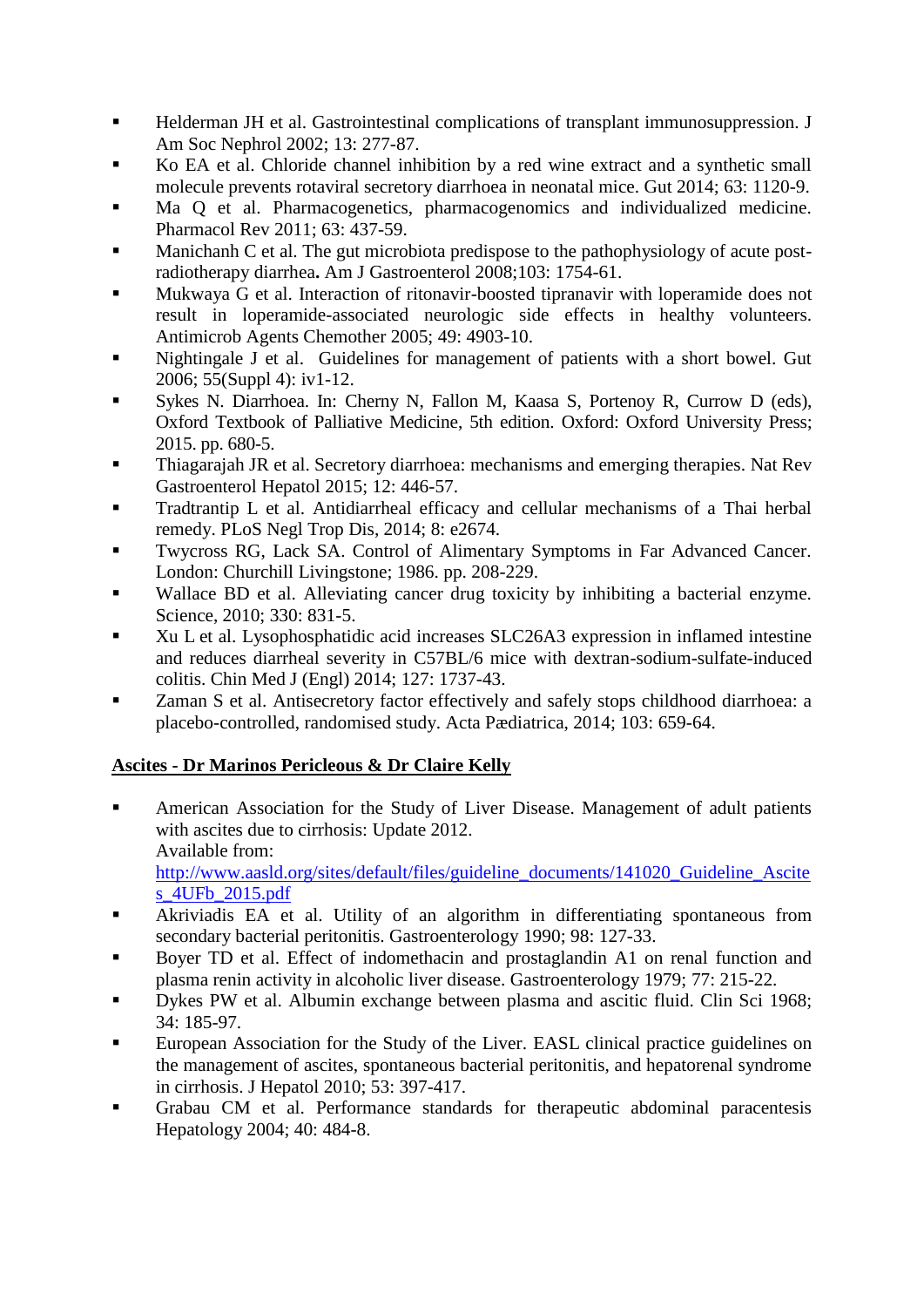- Llach J et al. Prognostic value of arterial pressure, endogenous vasoactive systems, and renal function in cirrhotic patients admitted to the hospital for the treatment of ascites. Gastroenterology 1988; 94: 482-7.
- Llamas MA et al. Bacterial translocation to mesenteric lymph nodes increases in chronic portal hypertensive rats. Dig Dis Sci 2010; 55: 2244-54.
- Moore KP et al. Guidelines on the management of ascites in cirrhosis Gut 2006; 55(Suppl 6): vi1-12.
- Pache I et al. Severe haemorrhage following abdominal paracentesis for ascites in patients with liver disease, Aliment Pharmacol Ther 2005; 21: 525-9.
- Peltekian KM et al. Cardiovascular, renal and neurohumoral responses to single largevolume paracentesis in patients with cirrhosis and diuretic-resistant ascites. Am J Gastroenterol 1997; 92: 394-9.
- Runyon BA et al. Optimization of ascitic fluid culture technique. Gastroenterology 1988; 95: 1351-5.
- Runyon BA et al. Bedside inoculation of blood culture bottles is superior to delayed inoculation in the detection of spontaneous bacterial peritonitis. J Clin Microbiol 1990; 28: 2811-2.
- Runyon BA et al. Ascitic fluid pH and lactate: insensitive and nonspecific tests in detecting ascitic fluid infection. Hepatology 1991; 13: 929-35.
- Runyon BA et al. The serum-ascites albumin gradient is superior to the exudatetransudate concept in the differential diagnosis of ascites. Ann Intern Med 1992; 117: 215-20.
- Runyon BA. Care of patients with ascites. N Engl J Med 1994; 330: 337-42.
- Runyon BA. Ascites and spontaneous bacterial peritonitis, In: Feldman M, Friedman LS, Brandt LJ, eds. Sleisenger & Fordtran's Gastrointestinal and Liver Disease, 9th edition. Philadelphia: Saunders Elsevier; 2010. pp. 1517-41.
- Serste T et al. Deleterious effects of beta-blockers on survival in patients with cirrhosis and refractory ascites. Hepatology 2010; 52: 1017-22.
- Sort P et al. Effect of intravenous albumin on renal impairment and mortality in patients with cirrhosis and spontaneous bacterial peritonitis. N Engl J Med 1999; 341: 403-9.
- Wu SS et al. Ascitic fluid carcinoembryonic antigen and alkaline phosphatase levels for the differentiation of primary from secondary bacterial peritonitis with intestinal perforation. J Hepatol 2001; 34: 215-21.
- Becker G et al. Malignant ascites: systematic review and guideline for treatment. Eur J Cancer 2006; 42: 589-97.
- Courtney A et al. Prospective evaluation of the PleurX catheter when used to treat recurrent ascites associated with malignancy. J Vasc Interv Radiol 2008; 19: 1723-31.
- Heiss MM et al. The trifunctional antibody catumaxomab for the treatment of malignant ascites due to epithelial cancer: results of a prospective randomized phase II/III trial. Int J Cancer 2010; 127: 2209-21.
- Hirte HW et al. A randomized trial of paracentesis plus intraperitoneal tumor necrosis factor-alpha versus paracentesis alone in patients with symptomatic ascites from recurrent ovarian carcinoma. Gynecol Oncol 1997; 64: 80-7.
- I NICE. The PleurX peritoneal catheter drainage system for vacuum-assisted drainage of treatment-resistant, recurrent malignant ascites. London: NICE; 2012.
- Pockros PJ et al. Mobilization of malignant ascites with diuretics is dependent on ascitic fluid characteristics. Gastroenterology 1992; 103: 1302-6.
- Räth U et al. Effect of intraperitoneal recombinant human tumour necrosis factor alpha on malignant ascites. Eur J Cancer 1991; 27: 121-5.